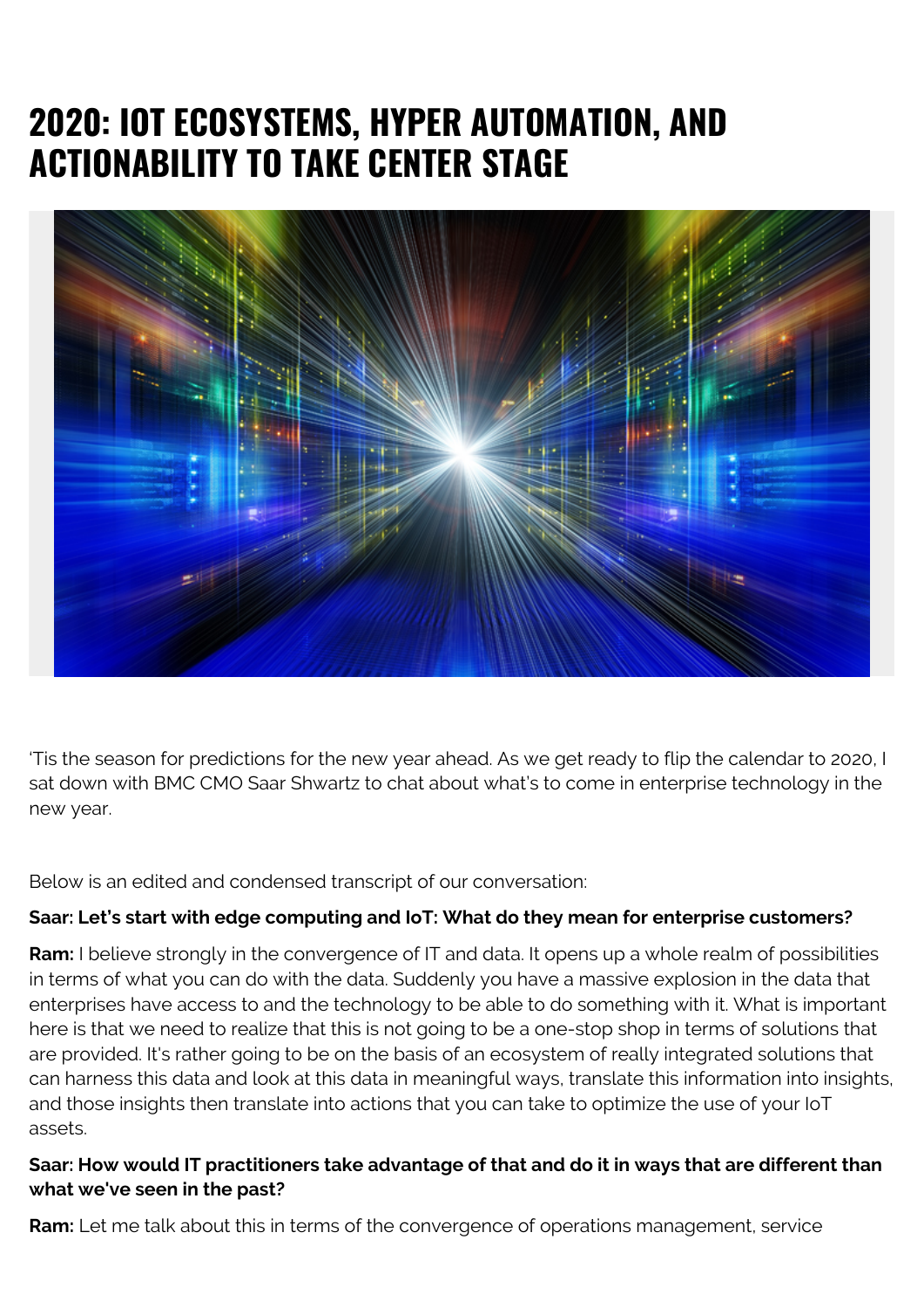management, and the natural adjacent seas with the [security](https://blogs.bmc.com/blogs/security-vulnerability-vs-threat-vs-risk-whats-difference/) and all of these things. What you want to do is at a minimum, you need to be able to look at this information and be able to kind of flag when an IoT asset fails, much like we do today in the traditional monitoring world where we can basically say, "Hey, this IT asset/service has failed." That's the notion of traditional monitoring, which says, "What has failed?" Beyond that what you need to be able to do is – there's an industry buzzword now that's being used called observability, which is about it's not just what has failed, it's about why it has failed. That is more the insights that are available as to the root cause, and additional insights in terms of what the heck happened to cause this failure? But there is a notion, beyond that also, that really interests me and that's the heart of what we aspire to do. That is the notion called actionability, which is beyond what failed and why it failed. The notion of actionability leads us to, "What can I do about it," either when it happens, or even more importantly, by way of these advanced insights that I can get ahead of time. What preemptive action can I take to prevent this failure? And, what can I do to remediate? That's really at the heart of it.

### **Saar: And I like the term actionability because it's not just remediation. The remediation could be automatic remediation, could be one sort of action that's taken, but in some cases, we will need to route the issue elsewhere or get humans involved.**

**Ram:** That's why that service management puzzle piece comes into play. With that kind of integrated suite of solutions, what you can do is not only can you auto-create the incident, but you can also tag it to the service owners to do the impact analysis to their service and provide you that higher-order human thinking and decision making that can then help you optimize that remediation at the appropriate point in time.

## **Saar: We mentioned the people involved in solving these problems, but in some cases, you'll need the help of artificial intelligence.**

**Ram:** Yes, AI is a game changer. We're really looking at harnessing the power of AIOps to get to that place. Now, that leads me to an extended perspective, which is this notion that we've been floating around, which is the autonomous digital enterprise. Much like an autonomous vehicle or a selfdriven car, an autonomous digital enterprise is a self-reliant enterprise that basically looks for a huge degree of automation – hyper automation in this case.

And what this is based on is this: the notion that every company today is being disrupted by technology and that's fundamentally changing their business model. So, the notion of every company being a technology company means that every company is going to have software go from being the system of record to the system of action, the system of insights, the system of engagement.

The winners are going to be the ones that actually become that much closer and in fact become autonomous digital enterprises. And the key to that is hyper automation. The natural next question is, "What is hyper automation?" Hyper automation is this notion where you basically take a salad bowl and it has three ingredients. One is the digitalization, which we've seen the last couple of years. Second, is this pervasive connectivity. Now, with 5G and beyond, it's going to be even greater connectivity in new forms. The third is what we just talked about here, AI. You take all of these, put them in a salad bowl, and mix them up. That's the catalyst for hyper automation.

What that basically means is you're going to use automation for physical processes also. Examples of those would be robotic surgery, where robots do surgery as supposed to actual physical doctors. Or even assembly line and car manufacturers where there are robots that basically do the assembly rather than humans in an assembly line. That is the notion of hyper automation and that can pretty